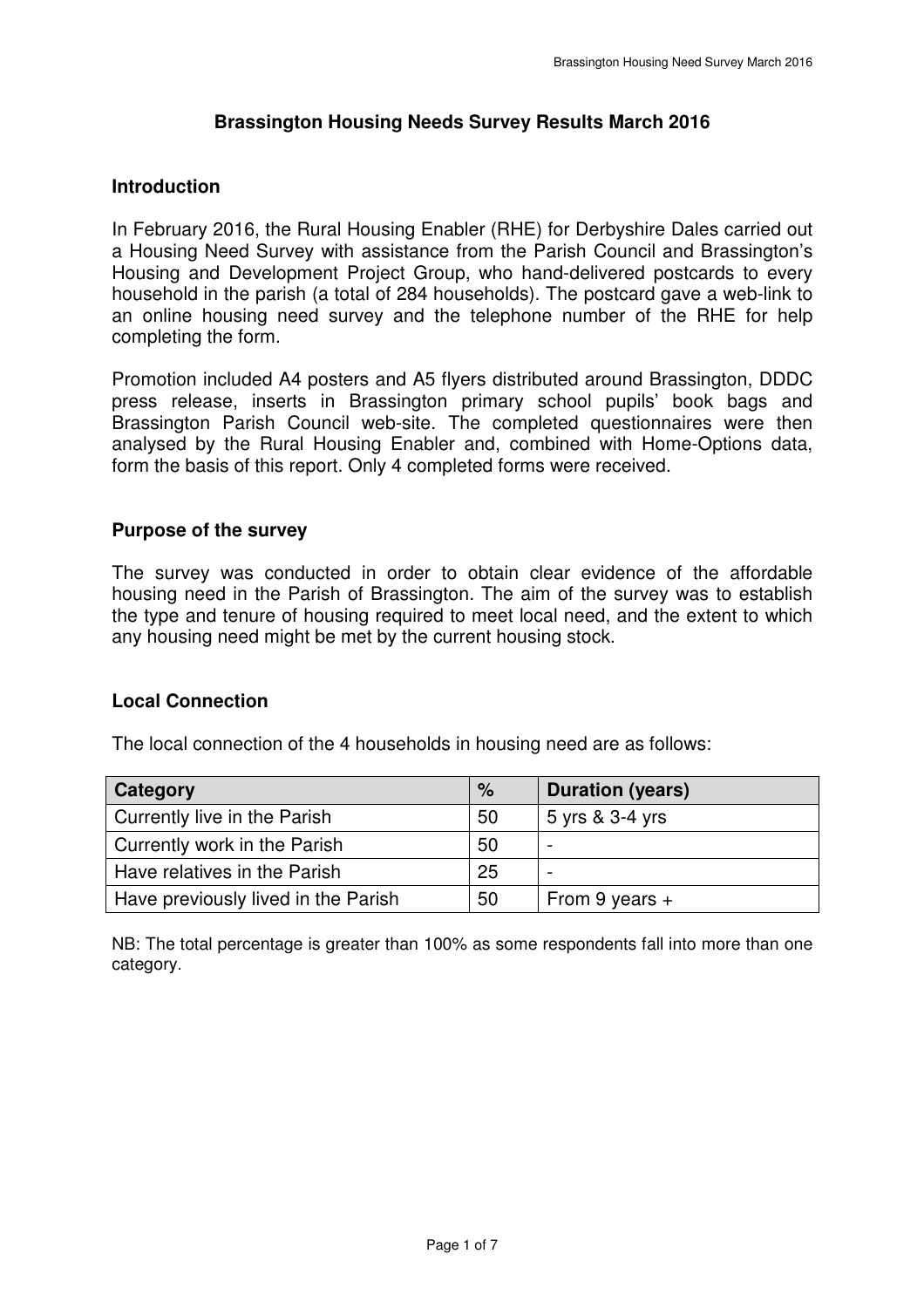The key housing demand information from the 4 households identified in housing need in the survey is outlined below:

| <b>Household Composition</b> | <b>Number</b> |
|------------------------------|---------------|
| An adult couple              |               |
| Family with 2 children       |               |
| Family with 4 children       |               |

### **Current Accommodation**

| <b>Current Accommodation</b> |                             |
|------------------------------|-----------------------------|
| Where do you currently live? | <b>Number of households</b> |
| l Private rent               | -3                          |
| Temporary accommodation      |                             |

| Why is your current home unsuitable? | <b>Number of households</b> |
|--------------------------------------|-----------------------------|
| Too small/want to buy                |                             |
| Too expensive                        |                             |
| Temporary                            |                             |

#### **Accommodation requirements**

- $\bullet$  through a housing association, from couples and families in their 30s and early 40s. • In terms of tenure, the predominant need is for houses for affordable rent
- • 1 of the 4 households indicated a tenure preference for shared ownership or a 'Starter Home'\* and are saving for a deposit through a 'Help to Buy Isa' (<www.helptobuy.gov.uk>).

 \*'Starter Homes' is a new government product which aims to provide new build homes for first time buyers under the age of 40 at 20% discount. Further information at<http://www.new-homes.co.uk/starter-homes-qa>/

 • 2 of the 4 households stated a preference for affordable rent or shared ownership. Shared ownership is unlikely to be a strong option at the moment for this group as no savings were indicated to help with the 10% deposit required by mortgage lenders.

#### **Home-Options Data – registered housing need**

 A further indicator of need is people registered on the Housing Register. There are currently 14 Brassington residents registered on Home-Options\* seeking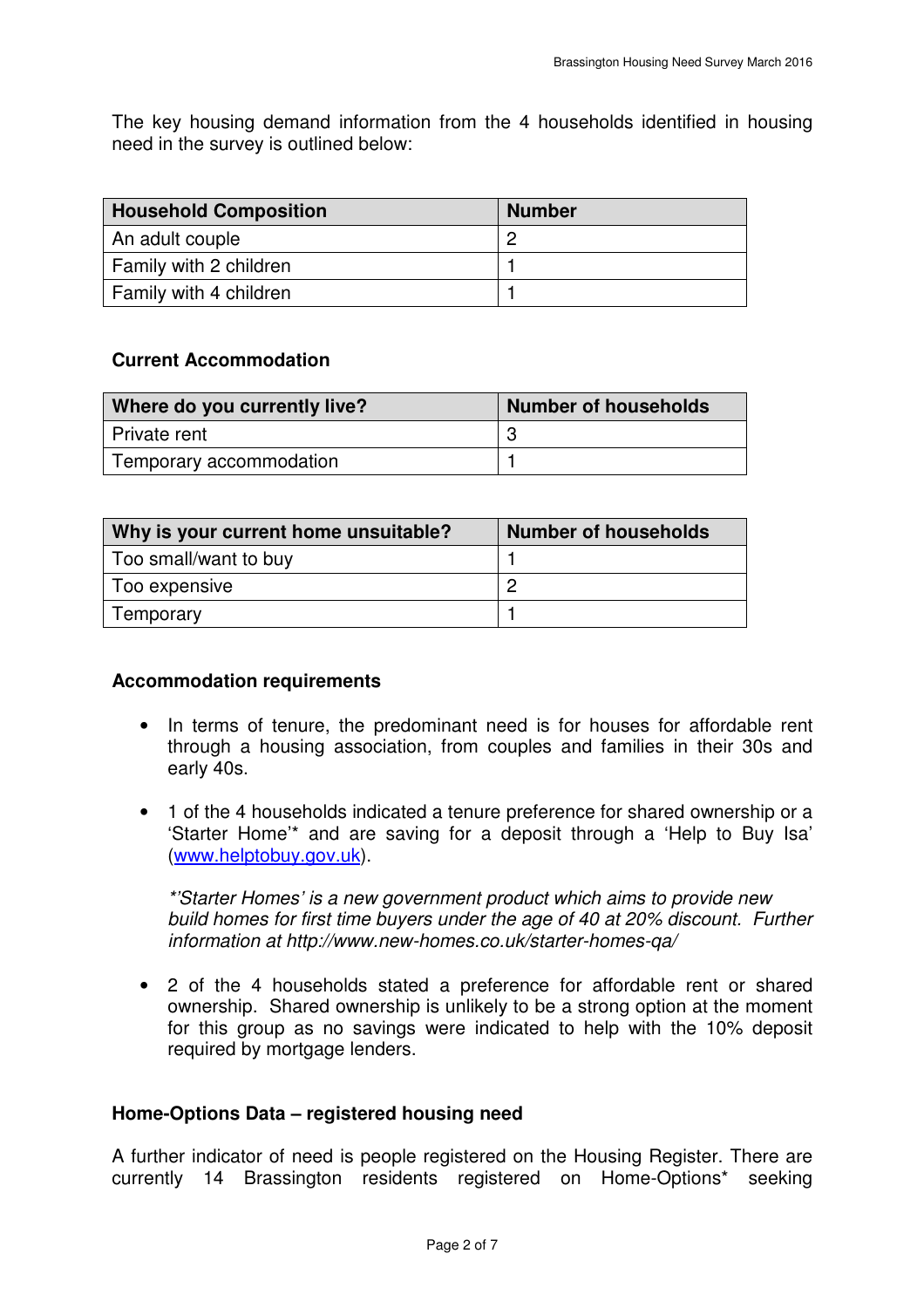accommodation and only 2 of the 14 households identified in need in this survey are registered on Home-Options. Therefore, there are a further 12 households in need of accommodation who did not respond to the survey. Combining the survey and Home-Options's information indicates that there are **16 households** in housing need in Brassington.

in Brassington.<br>\*Home-Options is Derbyshire Dales District Council's choice-based lettings scheme which allows home-seekers to 'bid' for properties available. Further information is available at<www.home-options.org>or telephone 01629 761311 or 761117.

# **Households registered on Home-Options**

| <b>Households type</b>                                | <b>Number of households</b> | Over 60 years |
|-------------------------------------------------------|-----------------------------|---------------|
| Single people                                         |                             |               |
| Couples                                               |                             |               |
| Family - 2 children who should not $\vert$ ,<br>share |                             |               |
| Non-cohabiting couple                                 |                             |               |
| <b>Total</b>                                          | 12                          | 8             |

- • Although there are 12 households living in Brassington who are registered on Home-Options, 5 out of the 12 households on Home-Options have not expressed an interest in any property since registering (i.e they have not 'bid' on a property advertised).
- 7 households are single people over the age of 60
- • Two single older person households registered on Home-Options indicate a wish to rent in other settlements rather than Brassington
- No mobility needs are indicated.

#### **Home-Options – bidding data**

 The homes-options bidding data in the table below shows that the ten bungalows in Brassington are likely to meet the need from older person registered on Home-Options. The last bungalow that became available in October 2015 had 3 bids.

 Whilst there has been some turnover in the 2 bed 4 person houses recently, which will help to meet the housing need from households with one or two children, and potentially couples, the 3 x 3 bed houses in Brassington have not become available since 2009 and 2011. The survey and home-options indicates that there are 4 households requiring a 3 bed house (2 of these 4 households having moved out of the village and wishing to return).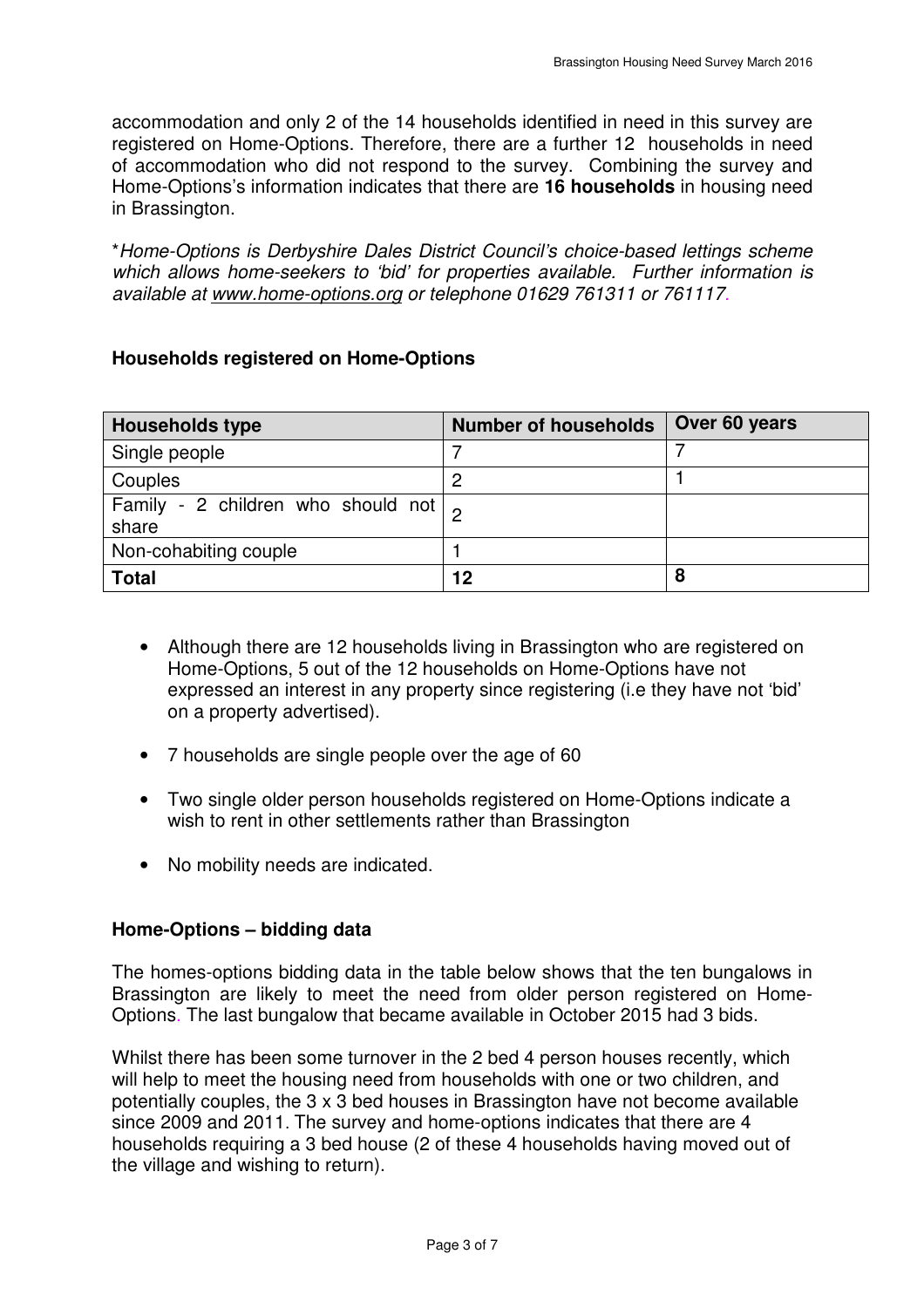| <b>Status or</b><br><b>Let Date</b> | <b>Band</b> | <b>Bids</b>    | <b>Landlord</b>         | <b>Property</b><br>type | <b>Bedrooms</b> |
|-------------------------------------|-------------|----------------|-------------------------|-------------------------|-----------------|
| 10-Sep-07                           | C           | 6              | Dales Housing           | Bungalow                | 1               |
| 17-Mar-08                           | C           | 9              | Dales Housing           | Bungalow                | $\mathbf{1}$    |
| 17-Nov-08                           | D           | 9              | Nottingham Community HA | House                   | $\overline{2}$  |
| 01-Apr-09                           | A           | 11             | Nottingham Community HA | House                   | $\overline{2}$  |
| 23-Mar-09                           | C           | 11             | Nottingham Community HA | House                   | $\overline{2}$  |
| 26-Apr-10                           | B           | 8              | Dales Housing           | Bungalow                | $\mathbf{1}$    |
| 27-Sep-10                           | C           | 18             | Dales Housing           | Bungalow                | $\mathbf{1}$    |
| 08-Aug-11                           | C           | $\overline{4}$ | Dales Housing           | Bungalow                | $\mathbf{1}$    |
| 26-Dec-12                           | C           | 6              | Dales Housing           | Bungalow                | $\mathbf 1$     |
| 09-Jul-12                           | C           | $\overline{7}$ | Dales Housing           | Bungalow                | $\mathbf{1}$    |
| 15-Oct-12                           | C           | 6              | Dales Housing           | Bungalow                | $\mathbf{1}$    |
| 01-Apr-13                           | D           | 5              | Dales Housing           | Bungalow                | $\mathbf 1$     |
| 31-Mar-14                           | C           | 3              | Dales Housing           | Bungalow                | $\mathbf{1}$    |
| 02-Jun-14                           | B           | 9              | Dales Housing           | Bungalow                | $\mathbf{1}$    |
| 20-Oct-14                           | B           | 3              | Dales Housing           | Bungalow                | $\mathbf{1}$    |
| 13-Mar-15                           | B           | 9              | Nottingham Community HA | House                   | $\overline{2}$  |
| 05-Oct-15                           | C           | 3              | Dales Housing           | Bungalow                | $\mathbf{1}$    |
| 29-Oct-07                           | B           | 14             | Dales Housing           | House                   | $\overline{2}$  |
| 10-Mar-09                           | B           | 19             | Dales Housing           | House                   | 3               |
| 25-Apr-11                           | B           | 12             | Dales Housing           | House                   | 3               |
| 17-Jun-13                           | D           | $\overline{2}$ | Dales Housing           | House                   | $\overline{2}$  |
| 08-Feb-16                           | C           | 15             | Dales Housing           | House                   | $\overline{2}$  |

# **Bidding data from Home-Options for Affordable Housing in Brassington (since March 2007)**

# **Existing affordable housing stock and turnover**

 In considering the housing need information it is also important to consider the level of existing provision and turnover within that stock.

 There are currently 19 affordable homes in Brassington owned and managed by Dales Housing Limited, Nottingham Community Housing Association (NCHA) and Peak District Rural Housing Association (PDRHA).

 Council Tax data (March 2016) indicates that there are currently 8 self-catering holiday cottages, 2 long-term empty properties and 16 second homes in Brassington. Long-term empty properties have been empty in excess of 6 months and are not exempt from Council Tax for other reasons.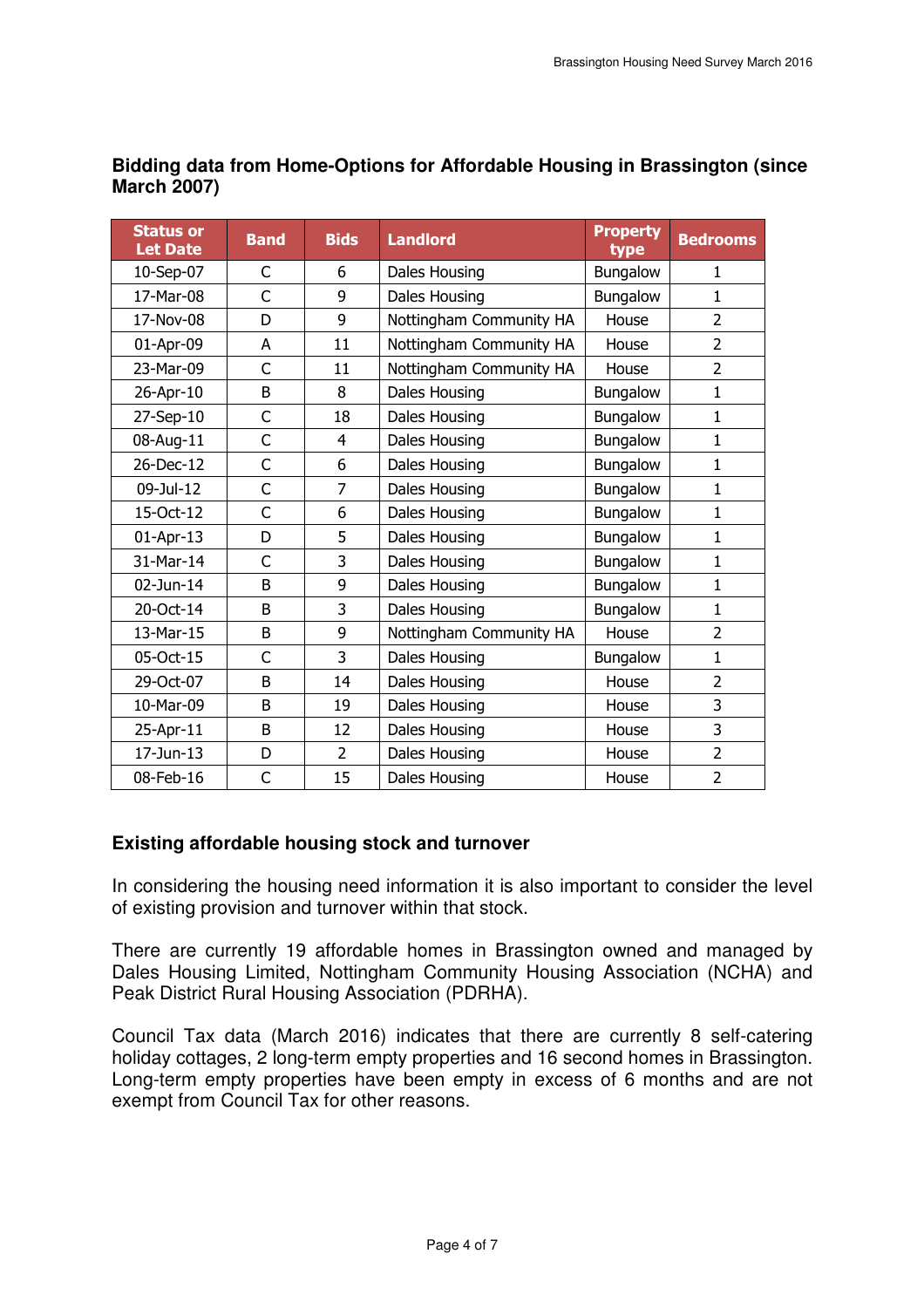Of the 19 affordable homes, 10 are 1 bed bungalows which turnover 2 per year on average. There are also 9 x 2 and 3 bed houses, with 1 becoming available per year on average.

 Turnover of the current affordable housing stock is likely to be sufficient to meet demand from older people, smaller families and potentially couples. The survey has identified a small need for 3 bed houses, which may struggle to be met by the limited number and slow turnover of the current stock.

 **Table showing the affordable housing stock owned and managed by Dales Housing, Nottingham Community Housing Association and Peak District Rural Housing Association in Brassington by dwelling type and turnover rates** 

| <b>Dwelling Type</b> | <b>Current</b><br><b>Affordable</b><br><b>Housing Stock</b> | <b>Additional</b><br>information   | <b>Turnover since</b><br>2010        | <b>Housing</b><br><b>Association</b>    |
|----------------------|-------------------------------------------------------------|------------------------------------|--------------------------------------|-----------------------------------------|
| 1 bed bungalow       | 10                                                          | Designated<br><b>Older Persons</b> | 10                                   | Dales Housing                           |
| 2 bed house          |                                                             |                                    | 2 (2013 & 2015)                      | <b>Dales Housing</b>                    |
| 3 bed house          | 3                                                           |                                    | 1(2011)                              | <b>Dales Housing</b>                    |
| 2 bed house          | 4                                                           | First let 2009                     | $1(2015)$ & 1<br>(2016 on<br>advert) | Nottingham<br><b>Community HA</b>       |
| 3 bed house          |                                                             |                                    | 0                                    | <b>Peak District</b><br><b>Rural HA</b> |
| <b>Total</b>         | 19                                                          |                                    | 15                                   |                                         |

# **Brassington's Housing Market and affordability**

 Based on the financial information provided by respondents in the survey, the households identified in housing need would be unable to meet their need by purchasing on the open market.

 The table below lists the properties advertised for sale on <www.rightmove.co.uk> in Brassington on one particular day. Only 2 properties are advertised below £200,000.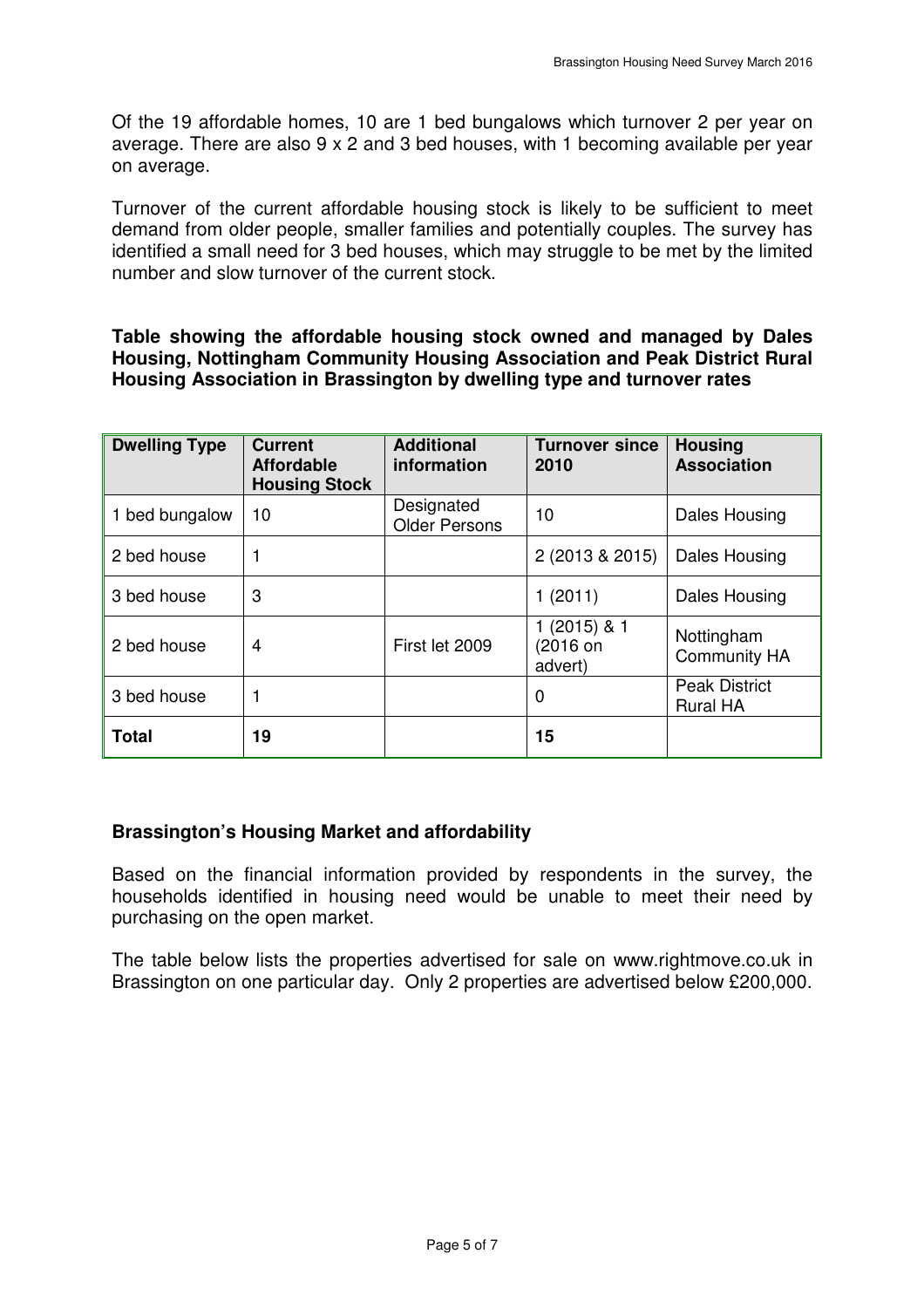|                      |                 |                  | $\frac{1}{2}$        |
|----------------------|-----------------|------------------|----------------------|
| <b>Property Type</b> | <b>Bedrooms</b> | List Price $(E)$ | <b>Comments</b>      |
| 3 bed semi-detached  | 3               | £209,950         | Former Right to Buys |
| 3 bed semi-detached  | 3               | £174,950         | Former Right to Buys |
| 3 bed semi-detached  | 3               | £179,950         | Former Right to Buys |
| 3 bed cottage        | 3               | £299,950         |                      |
| 4 bed detached       | 4               | £418,000         |                      |
| 4 bed detached       | 4               | £418,000         |                      |
| 4 bed detached       | 4               | £519,000         |                      |
| 6 bed detached       | 6               | £725,000         |                      |
|                      |                 |                  |                      |

| Property available for sale up in Brassington on 30 March 2016 (Rightmove) |
|----------------------------------------------------------------------------|
|----------------------------------------------------------------------------|

[Source:www.rightmove.co.uk](https://Source:www.rightmove.co.uk)

 On the 30 March 2016, there were no private rented properties advertised on rightmove for Brassington. The nearest properties to rent were at Wensley and Wirksworth. 3 of the 4 households who responded to the survey are currently privately renting, with 2 of these households stating that their current home was unsuitable as it was 'too expensive'.

#### **Conclusion**

 This section summarises the key housing need identified by the online survey and Home-Option, as well as the extent to which any identified need for affordable housing can be met through the current affordable housing stock in Brassington.

#### **1. The housing need survey identifies that:**

- 4 households with a strong local connection are in need of affordable housing.
- • 2 of these 4 households are families who have moved away and wish to return
- $\bullet$  through a housing association, from couples and families in their 30s and early 40s In terms of tenure, the predominant need is for houses for affordable rent
- • 1 of the 4 households indicated a tenure preference for shared ownership or a 'Starter Home' and are saving into a 'Save to Buy Isa'.
- • 2 of the 4 households stated a preference for affordable rent or shared ownership. Shared ownership is unlikely to be a strong option at the moment for this group as no savings were indicated to help with the 10% deposit required by mortgage lenders.

#### **2. Home-Options, the District Council's Housing Register, identifies that:**

 • A further 12 households with a Brassington address are in need of affordable housing